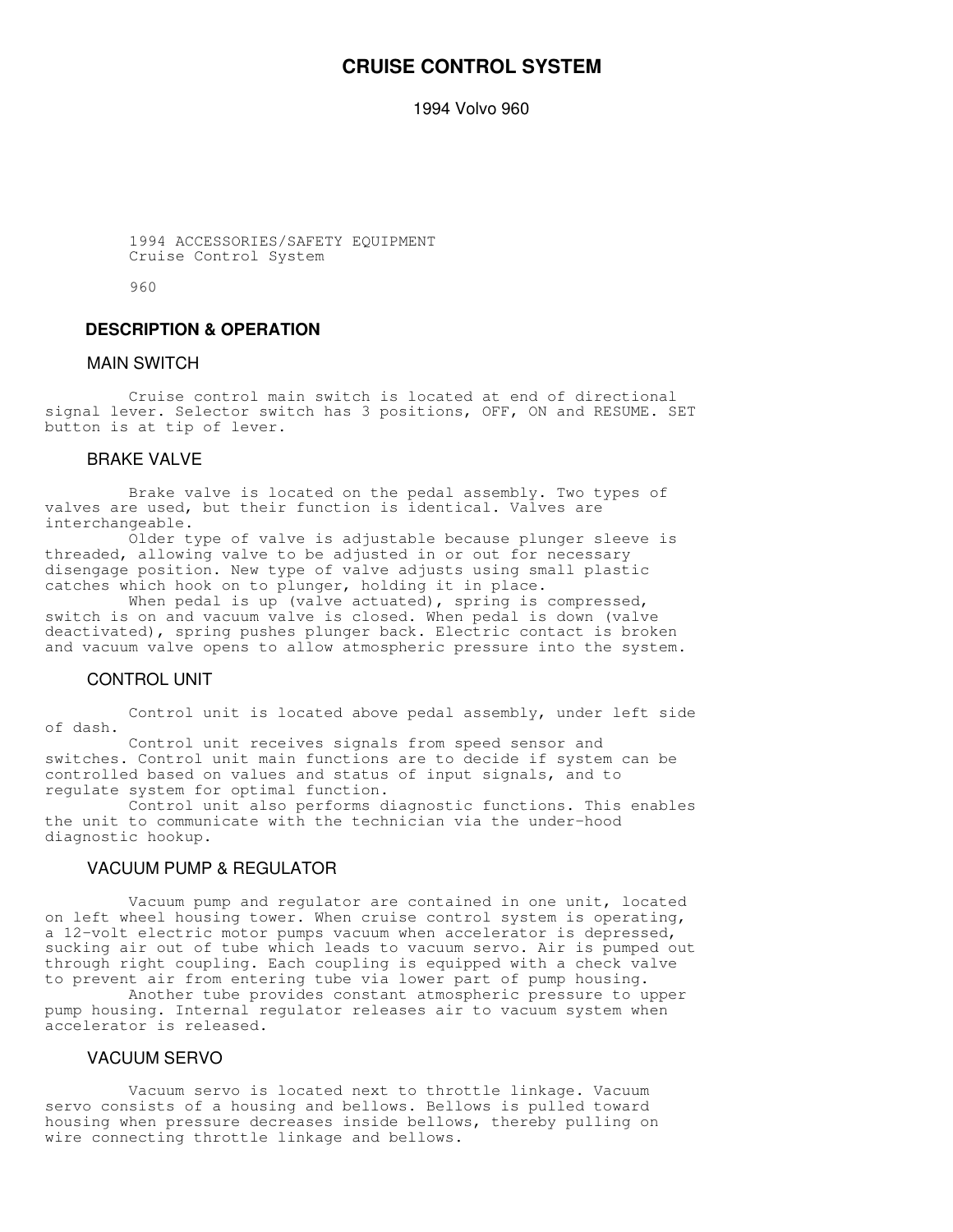### **ADJUSTMENTS**

# BRAKE VALVE

### Old Type Valve

 Play between valve plunger and pedal arm should be .039-.059" (1.0-1.5 mm). See Fig. 1. To adjust, remove vacuum hoses and electrical connector. Adjust valve plunger by turning valve. Check valve function, ensuring valve does not leak.

#### New Type Valve

 Depress pedal until pedal arm does not make contact with valve. Pull out plunger as far as possible and pull pedal up slowly. Plastic catches in valve will hold piston in correct position.



Fig. 1: Adjusting Old Type Brake Valve Courtesy of Volvo Cars of North America

# VACUUM SERVO THROTTLE CABLE

 Ensure throttle cable is taut at idle. Cable must not affect position of throttle.

# **DIAGNOSIS & TESTING**

NOTE: Diagnostic unit for retrieving codes is located in engine compartment, in front of left strut assembly. Diagnostic unit is equipped with an LED indicator, activation button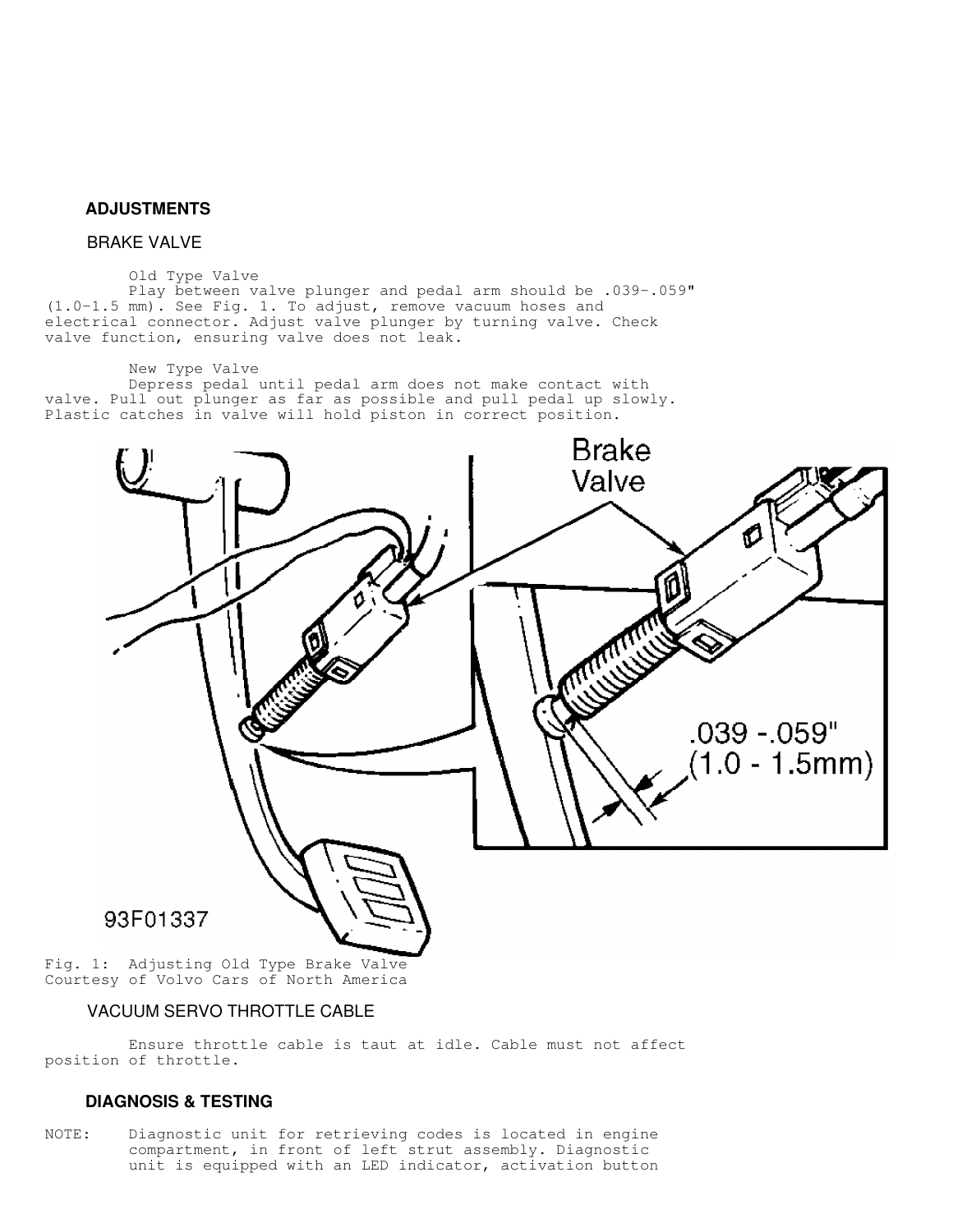and function select cable. See Fig. 2.

 All fault codes contain 3 digits (example 3-1-1). Since codes have 3 digits, each code requires 3 series of flashes. A 3-second interval separates series of flashes. Ensure all testing and diagnosis is performed in order.



Fig. 2: Locating Diagnostic Unit Courtesy of Volvo Cars of North America

# CONNECTING DIAGNOSTIC SYSTEM

 1) Cruise control diagnostic system does not have a diagnostic hookup, but only a short test lead wire next to control unit. Connect a jumper wire between test lead on control unit and wire on diagnostic unit.

 2) Manufacture an extra jumper wire from Wire (1 323 247-0), Wire (1 321 258-5) and Splicer (956 956-7). Connect one end of jumper wire to short wire next to control unit. See Fig. 3. Connect other end of wire to diagnostic hookup selector cable.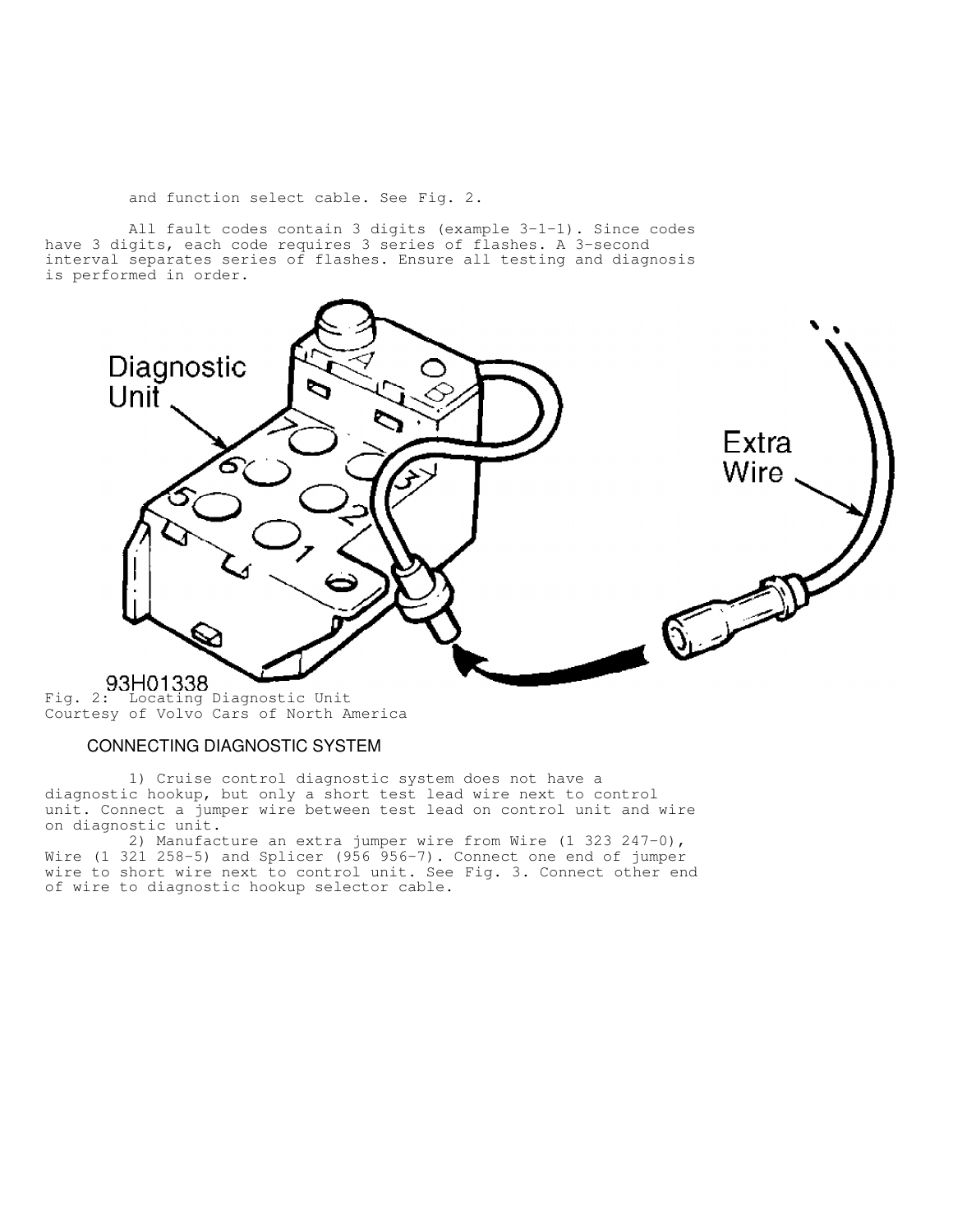

Fig. 3: Connecting Extra Wire To Control Unit Courtesy of Volvo Cars of North America

TRANSFER RATE TEST MODE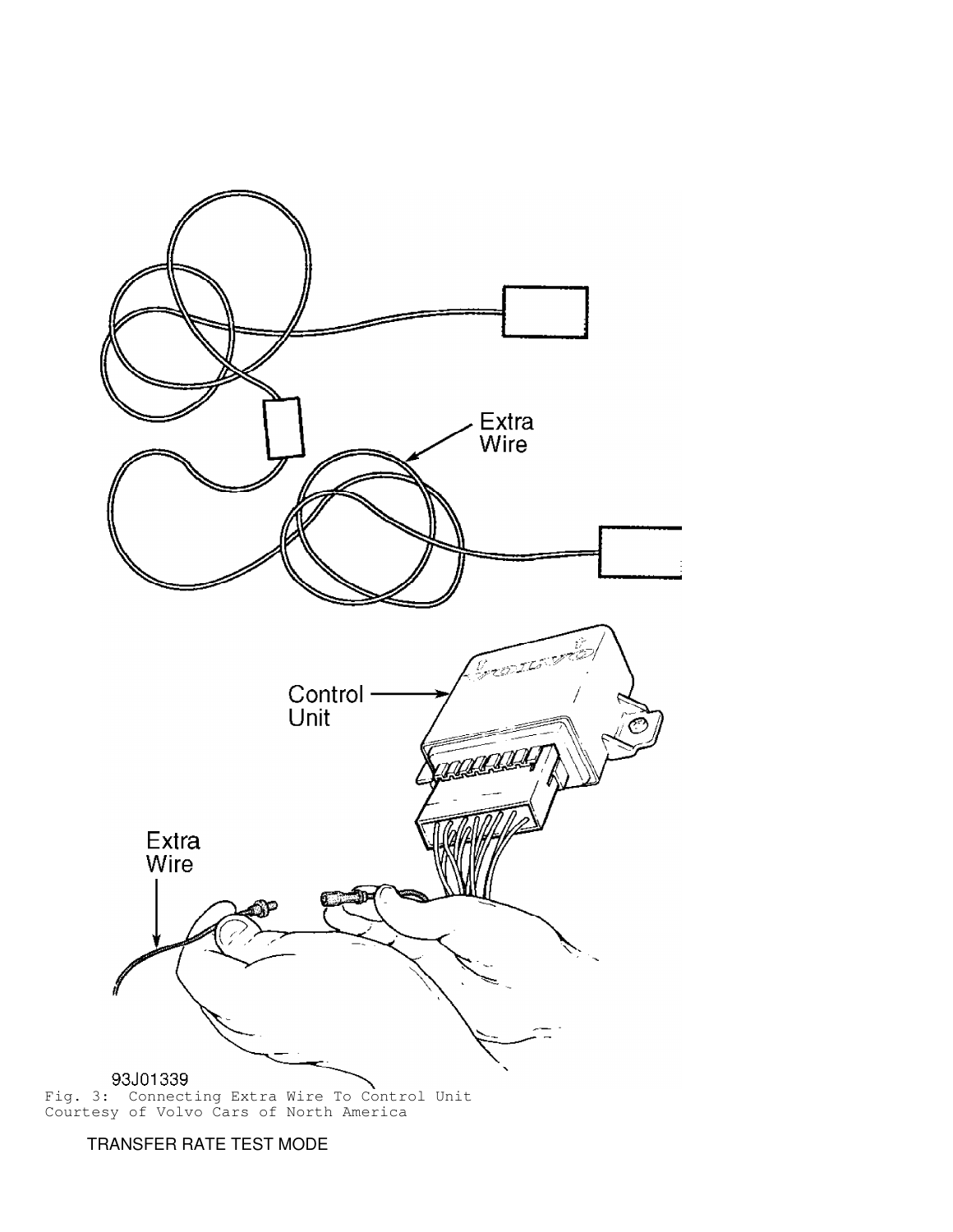1) In this test mode, transfer rate (speed of information) between control unit and diagnostic hookup can be changed. This is useful if system is read with a scan tester. See TRANSFER RATE TEST CODES table. This step is not necessary if normal rate is desired, as this rate is loaded with each ignition start.

 2) To enter transfer rate test mode, press diagnostic button 4 times, holding button down about one second each time. When LED lights up, enter selected code. See TRANSFER RATE TEST CODES table. Enter one digit each time LED lights up. Hold button down about one second each time it is pressed. If code is entered correctly, LED will flash code at new rate.

TRANSFER RATE TEST CODES TABLE

| Code |                                                                        | Function |
|------|------------------------------------------------------------------------|----------|
|      | 3-1-3  10-Times Normal Rate (Display Instrument)                       |          |
|      | $(1)$ - Recommended for experienced user of diagnostic system<br>onlv. |          |

### COMPONENT TEST MODE

Introduction

 1) This test mode is used to check the components that comprise cruise control system. By activating components one by one, and by giving control unit a response code if control unit has received a signal from component, sensor as well as wiring and connections can be checked. See COMPONENT RESPONSE CODES table. 2) If no response code is obtained, continue with testing.

Repeat SYSTEM COMPONENT CHECK if repairs have been made to ensure system functions properly.

COMPONENT RESPONSE CODES TABLE

| Code |                                                                                                | Activated Component |
|------|------------------------------------------------------------------------------------------------|---------------------|
|      | 1-1-3  Selector ON/OFF, Brake Valve<br>1-3-2  Brakelight Switch<br>2-2-3  Neutral Start Switch |                     |
|      |                                                                                                |                     |

System Component Check

 1) Turn cruise control selector switch to OFF position. Move gear selector to "D". Turn ignition on.

 2) Press diagnostic button twice, each time for one second. If LED starts flashing rapidly (about 6 times a second), go to next step. If LED does not perform as indicated, go to DIAGNOSTIC HOOKUP CHECK.

 3) Depress brake pedal for about one second. If no code is present, go to BRAKELIGHT CHECK. If Code 1-1-3 is present, go to BRAKE VALVE CHECK. If Code 3-1-1 is present, go to SEVERAL SIGNALS CHECK. If Code 1-3-2 is present, go to next step.

 4) Slide cruise control selector switch to ON position. If no code is present, go to BRAKE VALVE CHECK. If Code  $3-1-1$  is present, go to SEVERAL SIGNALS CHECK. If Code 1-1-3 is present, go to next step. 5) Depress brake pedal for about one second. If no code is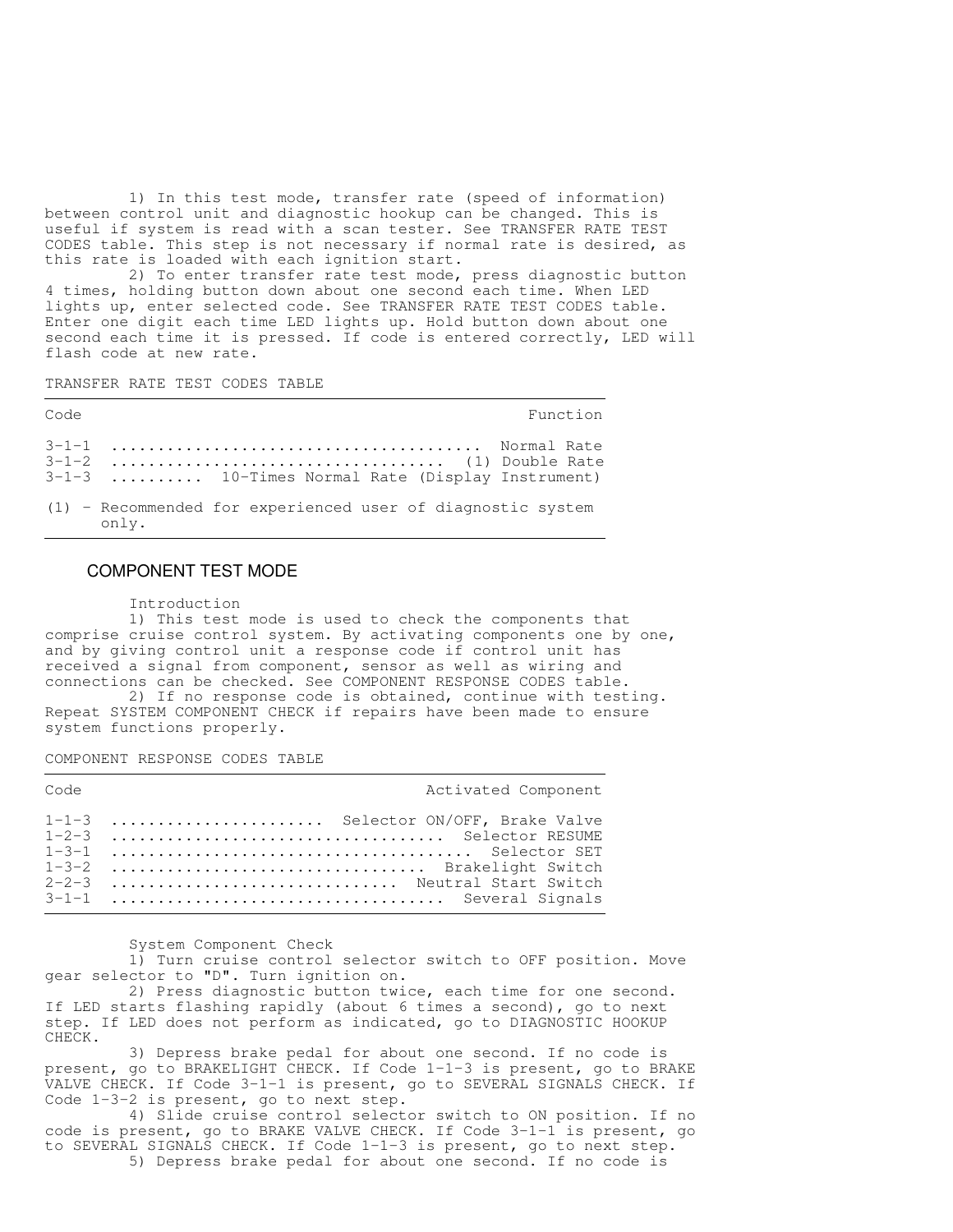present, go to BRAKE VALVE CHECK. If Code 3-1-1 is present, go to SEVERAL SIGNALS CHECK. If Code 1-1-3 is present, go to next step.

 6) Press RESUME button on cruise control switch for about one second. If no code is present, go to RESUME BUTTON CHECK. If Code 3-1- 1 is present, go to SEVERAL SIGNALS CHECK. If Code 1-2-3 is present, go to next step.

 7) Press SET button on cruise control switch for about one second. If no code is present, go to SET BUTTON CHECK. If Code 3-1-1 is present, go to SEVERAL SIGNALS CHECK. If Code 1-3-1 is present, go to next step.

 8) Put transmission shift lever in neutral position. If no code is present, go to NEUTRAL START SWITCH CHECK. If Code 3-1-1 is present, go to SEVERAL SIGNALS CHECK. If Code 2-2-3 is present, go to SERVO SYSTEM TEST.

Brake Valve Check (Response Code 1-1-3)

 1) Turn ignition off. Slide cruise control selector switch to OFF position. Disconnect brake valve electrical connector. Using an ohmmeter, measure resistance between brake valve electrical terminals.

 2) With pedal up, zero ohms should be present. Switch should not close until pedal has traveled more than .30" (8.0 mm). After switch closes, ohmmeter should indicate infinite resistance. If switch operates okay, go to next step. If switch is not okay, replace switch.

 3) Turn ignition on. Slide cruise control selector switch to ON position. Using a voltmeter, measure voltage between control unit terminal No. 3 and ground. With pedal up, battery voltage should be present. With pedal depressed or cruise control selector switch in OFF position, no voltage should be present.

 4) If voltages are not as indicated, check wiring and connectors for open or short circuit. If voltages are as indicated, go to SELECTOR CHECK. If selector checks okay, repeat SYSTEM COMPONENT CHECK. If no response code is generated during SYSTEM COMPONENT CHECK, go to CONTROL UNIT CHECK.

RESUME Button Check (Response Code 1-2-3)

 1) Turn ignition on. Slide cruise control selector switch to ON position. Using a voltmeter, measure voltage between control unit terminal No. 4 and ground. See Fig. 4. Slide cruise control switch to RESUME position. Voltmeter should indicate battery voltage. With switch in other positions, voltmeter should indicate zero voltage.

 2) If voltage is not as indicated, check wiring and connectors for open or short circuit. If voltage is as indicated, go to SELECTOR CHECK. If selector checks okay, repeat SYSTEM COMPONENT CHECK. If no response code is generated during SYSTEM COMPONENT CHECK, go to CONTROL UNIT CHECK.



 $Fig. 4:$  Identifying Control Unit Terminals Courtesy of Volvo Cars of North America

> SET Button Check (Response Code 1-3-1) 1) Turn ignition on. Slide cruise control selector switch to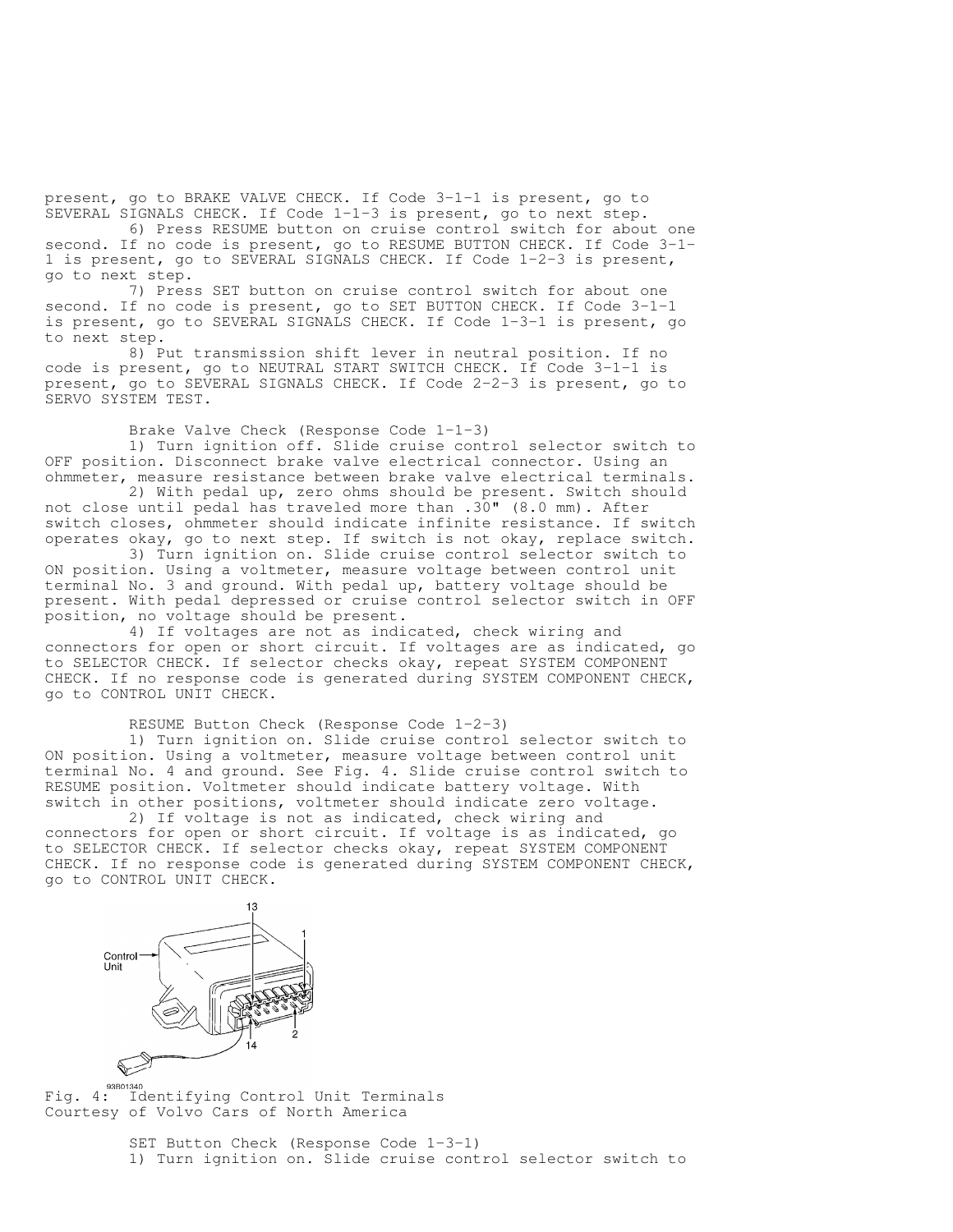ON position. Using a voltmeter, measure voltage between control unit terminal No. 6 and ground. See Fig. 4. Slide cruise control switch to RESUME position. Voltmeter should indicate battery voltage. With switch in other positions, voltmeter should indicate zero voltage.

 2) If voltage is not as indicated, check wiring and connectors for open or short circuit. If voltage is as indicated, go to SELECTOR CHECK. If selector checks okay, repeat SYSTEM COMPONENT CHECK. If no response code is generated during SYSTEM COMPONENT CHECK, go to CONTROL UNIT CHECK.

Brakelight Check (Response Code 1-3-2)

 1) Ensure brakelights illuminate when pedal is depressed. If not, check bulb, fuse and wiring as necessary.

 2) Using an ohmmeter, check continuity between control unit terminal No. 7 and ground. See Fig. 4. Ohmmeter should indicate approximately zero ohms since terminal No. 7 and brakelight bulbs are connected to ground through brakelight bulbs.

 3) If ohmmeter does not indicate approximately zero ohms, check wiring and connectors for an open or short circuit. If ohms are to specification, adjust brakelight switch so brakelights illuminate when pedal is depressed .31-.51" (8-14 mm). If brakelight switch is okay, repeat SYSTEM COMPONENT CHECK. If no response code is generated during SYSTEM COMPONENT CHECK, go to CONTROL UNIT CHECK.

Neutral Start Switch Check (Response Code 2-2-3)

 1) Turn ignition off. Disconnect control unit connector. Using an ohmmeter, measure resistance between control unit terminal No. 2 and ground. See Fig. 4. Ensure resistances are to specification as transmission shift lever is moved. See NEUTRAL START SWITCH RESISTANCE SPECIFICATIONS table.

 2) If resistances are not to specification, check switch, wiring and connections for an open or short circuit. If resistances are to specification, repeat SYSTEM COMPONENT CHECK. If no response code is generated during SYSTEM COMPONENT CHECK, go to CONTROL UNIT CHECK.

,我们就会不会不会。""我们,我们不会不会不会,我们不会不会不会,我们不会不会不会不会。""我们,我们不会不会不会不会。""我们,我们不会不会不会不会。""我们

NEUTRAL START SWITCH RESISTANCE SPECIFICATIONS TABLE

| Shift Lever Position<br><b>Example 2019</b> Superior Columns 2019 |  |
|-------------------------------------------------------------------|--|
|                                                                   |  |

(1) - This specification is approximate.

 Several Signals Check (Response Code 3-1-1) 1) Code 3-1-1 is obtained when control unit receives several signals simultaneously. This situation is usually caused by a short circuit in one or more circuits.

 2) Most likely areas of fault when a Code 3-1-1 is obtained include signal from brakelight circuit (control unit terminals No. 7 and 10), neutral start switch (control unit terminal No. 2) and selector (control unit terminals No. 11, 6, 4 and 3). See Fig. 4.

Selector Check

 1) Turn ignition off. Disconnect control unit connector. Using an ohmmeter, measure resistance between control unit terminals No. 3 and 11, or between selector connector terminals No. 1 and 2. See CHECKING ON & OFF FUNCTION table.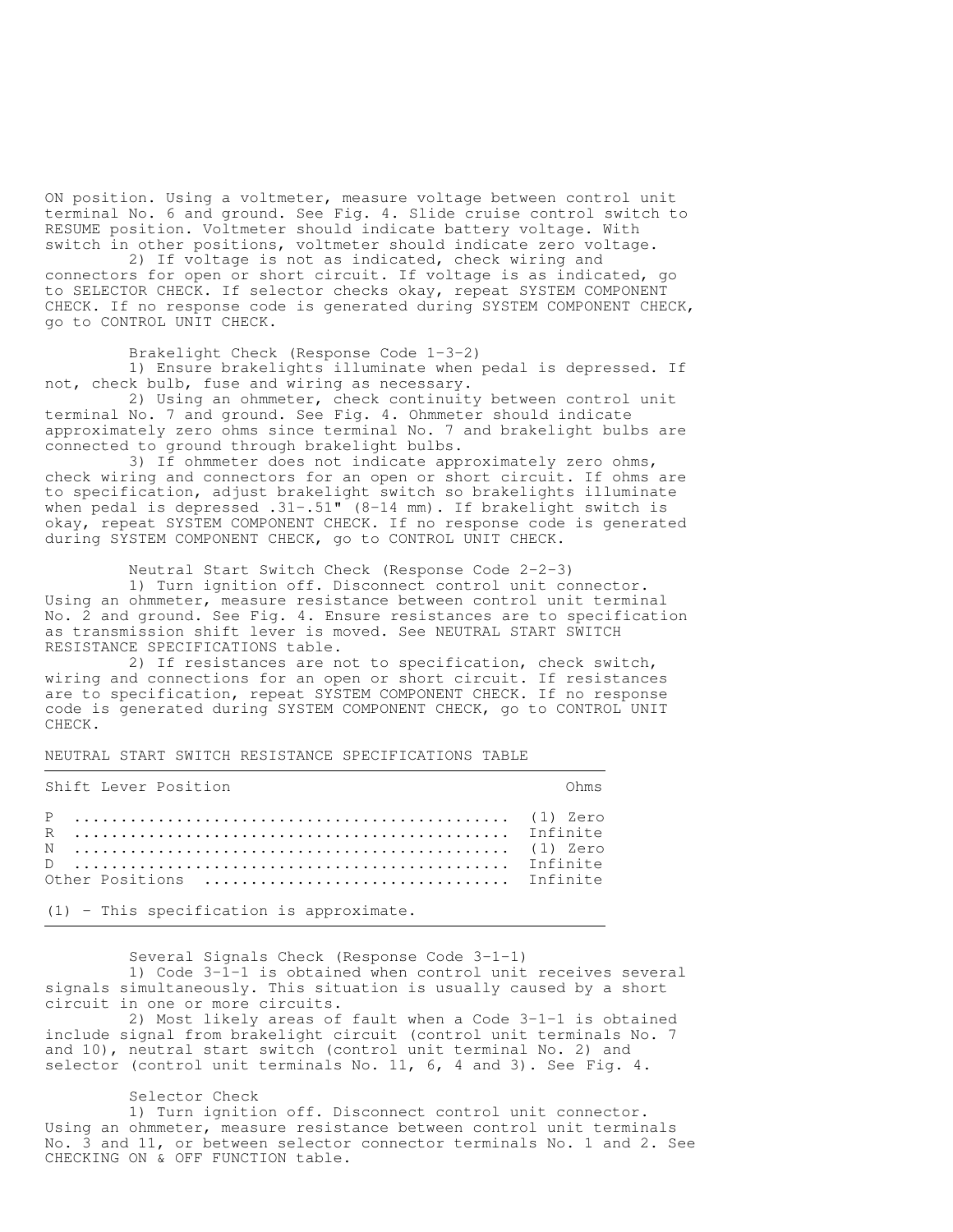2) To check resume function of switch, use an ohmmeter and measure resistance between control unit terminals No. 4 and 11 or between selector connector terminals No. 3 and 2. See CHECKING RESUME FUNCTION table.

 3) To check set function of switch, use an ohmmeter to measure resistance between control unit terminals No. 6 and 11 or between selector connector terminals No. 4 and 2. See CHECKING SET FUNCTION table.

 4) To check other switch functions, measure resistance between control unit terminals No. 3 and 4 or selector connector terminals No. 1 and 3. See CHECKING OTHER FUNCTIONS table (Step 1).

 5) Using an ohmmeter, measure resistance between control unit terminals No. 3 and 6 or between selector terminals No. 1 and 4. See CHECKING OTHER FUNCTIONS table (Step 2).

 6) Using an ohmmeter, measure resistance between control unit terminals No. 4 and 6 or between selector terminals No. 3 and 4. See CHECKING OTHER FUNCTIONS table (Step 3).

 7) If all measurements are okay, selector switch and wiring are okay. If any resistance measurements are not to specification, check wiring and connections for an open or short circuit.

CHECKING ON & OFF FUNCTION TABLE

| Switch Position       | OhmS        |
|-----------------------|-------------|
| OFF                   |             |
| SET Button Out        | Infinite    |
| SET Button In         | Infinite    |
| ON                    |             |
| SET Button Out        | Zero<br>(1) |
| SET Button In         | Zero<br>(1) |
| <b>RESUME</b>         |             |
| SET Button Out        | Zero<br>(1) |
| SET Button In         | (1)<br>Zero |
| Brake Pedal Depressed |             |
| SET Button Out        | Infinite    |
| SET Button In         | Tnfinite    |
|                       |             |

(1) - This specification is approximate.

#### CHECKING RESUME FUNCTION TABLE

| Switch Position<br>Ohms                    |          |  |
|--------------------------------------------|----------|--|
| OFF                                        |          |  |
| SET Button Out                             | Infinite |  |
| SET Button In  Infinite                    |          |  |
| ON                                         |          |  |
| SET Button Out                             | Infinite |  |
|                                            |          |  |
| <b>RESUME</b>                              |          |  |
| SET Button Out                             | Infinite |  |
|                                            |          |  |
|                                            |          |  |
| $(1)$ - This specification is approximate. |          |  |

CHECKING SET FUNCTION TABLE

Switch Position Ohms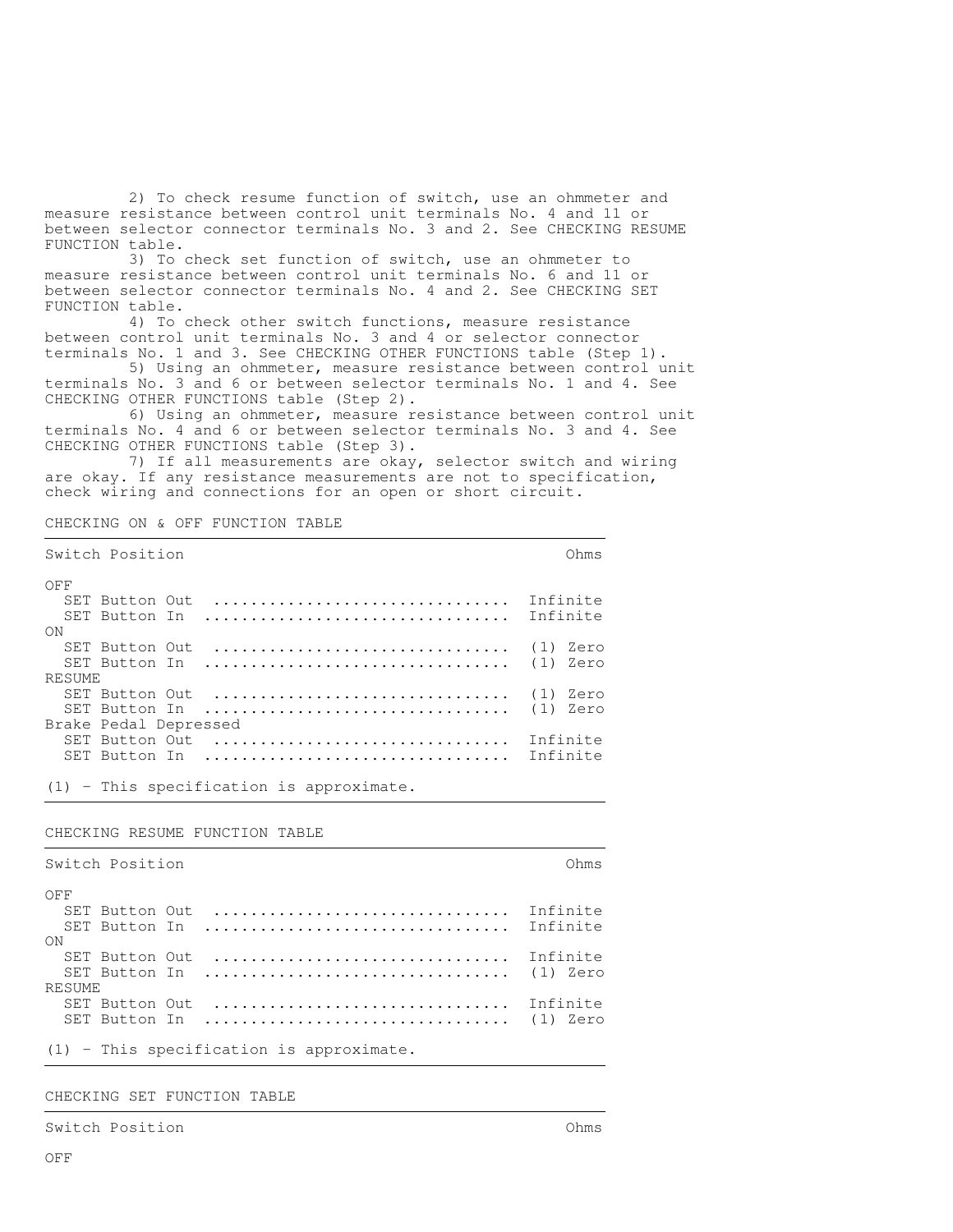|        | SET Button Out |                                            | Infinite |
|--------|----------------|--------------------------------------------|----------|
|        |                |                                            |          |
| - ON   |                |                                            |          |
|        | SET Button Out | Infinite                                   |          |
|        |                |                                            |          |
| RESUME |                |                                            |          |
|        | SET Button Out | Infinite                                   |          |
|        |                |                                            |          |
|        |                |                                            |          |
|        |                | $(1)$ - This specification is approximate. |          |

,我们就会不会不会。""我们,我们不会不会不会,我们不会不会不会,我们不会不会不会不会。""我们,我们不会不会不会不会。""我们,我们不会不会不会不会。""我们

CHECKING OTHER FUNCTIONS TABLE

|               | Switch Position |                                                                            | Ohms                 |
|---------------|-----------------|----------------------------------------------------------------------------|----------------------|
| Step 1        |                 |                                                                            |                      |
| OFF           |                 |                                                                            |                      |
|               |                 | SET Button Out  Infinite                                                   |                      |
|               | SET Button In   |                                                                            | Infinite             |
| ON            |                 |                                                                            |                      |
|               |                 | SET Button Out  Infinite                                                   |                      |
|               | SET Button In   |                                                                            | Infinite             |
| RESUME        |                 |                                                                            |                      |
|               |                 | SET Button Out                                                             | (1) Zero             |
|               | SET Button In   | (1) Zero                                                                   |                      |
| Step 2        |                 |                                                                            |                      |
| OFF           |                 |                                                                            |                      |
|               |                 | $SET$ Button Out $\ldots \ldots \ldots \ldots \ldots \ldots \ldots \ldots$ | Infinite             |
|               | SET Button In   |                                                                            | $(1)$ Zero           |
| ON            |                 |                                                                            |                      |
|               | SET Button Out  |                                                                            | Infinite             |
|               | SET Button In   |                                                                            | (1) Zero             |
| RESUME        |                 |                                                                            |                      |
|               |                 | SET Button Out  (1) Zero                                                   |                      |
|               | SET Button In   |                                                                            | $(1)$ Zero           |
| Step 3        |                 |                                                                            |                      |
| OFF           |                 |                                                                            | Infinite             |
|               |                 | SET Button Out                                                             |                      |
|               | SET Button In   |                                                                            | Infinite             |
| ON            |                 |                                                                            |                      |
|               | SET Button Out  |                                                                            | Infinite<br>Infinite |
|               | SET Button In   |                                                                            |                      |
| <b>RESUME</b> |                 |                                                                            |                      |
|               | SET Button Out  |                                                                            | Infinite             |
|               | SET Button In   |                                                                            | (1) Zero             |
|               |                 |                                                                            |                      |
|               |                 | $(1)$ - This specification is approximate.                                 |                      |

Diagnostic Hookup Check

 1) Turn ignition on. Ensure auxiliary cable between diagnostic hookup and control unit is okay. Check control unit. See CONTROL UNIT CHECK. Disconnect diagnostic hookup connector. Using a voltmeter, ensure battery voltage is present between terminal No. 4 and ground. See Fig. 5.

 2) Turn ignition off. Use an ohmmeter to measure resistance between connector terminal No. 8 and ground. See Fig. 6. If ohmmeter indicates approximately zero ohms, go to next step. If not, check wiring and connectors for an open or short circuit.

 3) Use an ohmmeter and measure resistance between selector cable and pin under diagnostic button. See Fig. 7. Infinite resistance should be present with diagnostic button up. With diagnostic button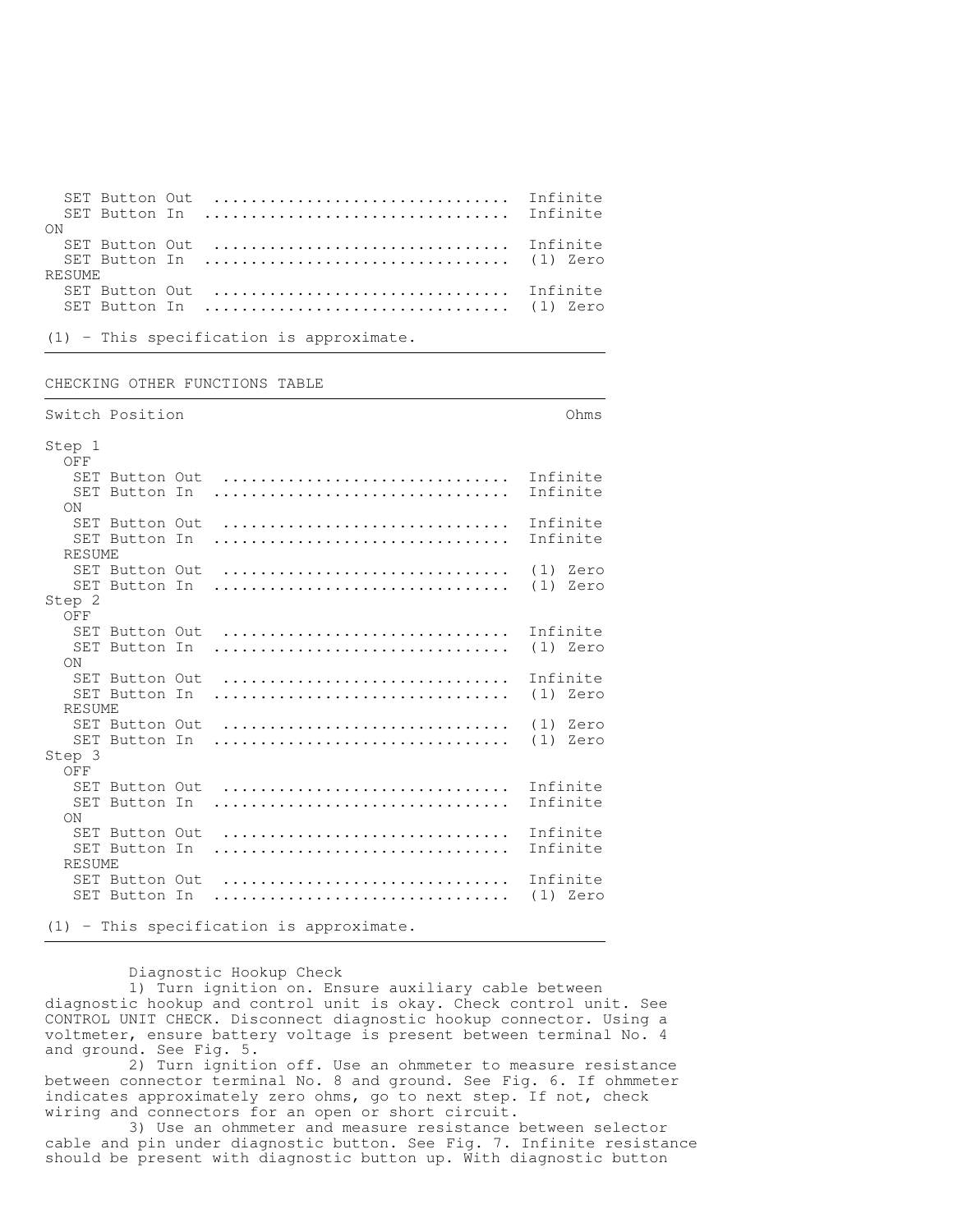down, zero ohms should be present.

 4) Using a diode tester, take a measurement with Red probe of diode tester on pin under LED, and Black probe on selector cable. See Fig. 8. If diode is inoperable, repair as necessary. If diode is okay, repeat SYSTEM COMPONENT CHECK. If no response code is generated during SYSTEM COMPONENT CHECK, go to CONTROL UNIT CHECK.



Fig. 5: Checking Voltage Between Terminal No. 4 & Ground Courtesy of Volvo Cars of North America



Fig. 6: Checking Resistance Between Terminal No. 8 & Ground Courtesy of Volvo Cars of North America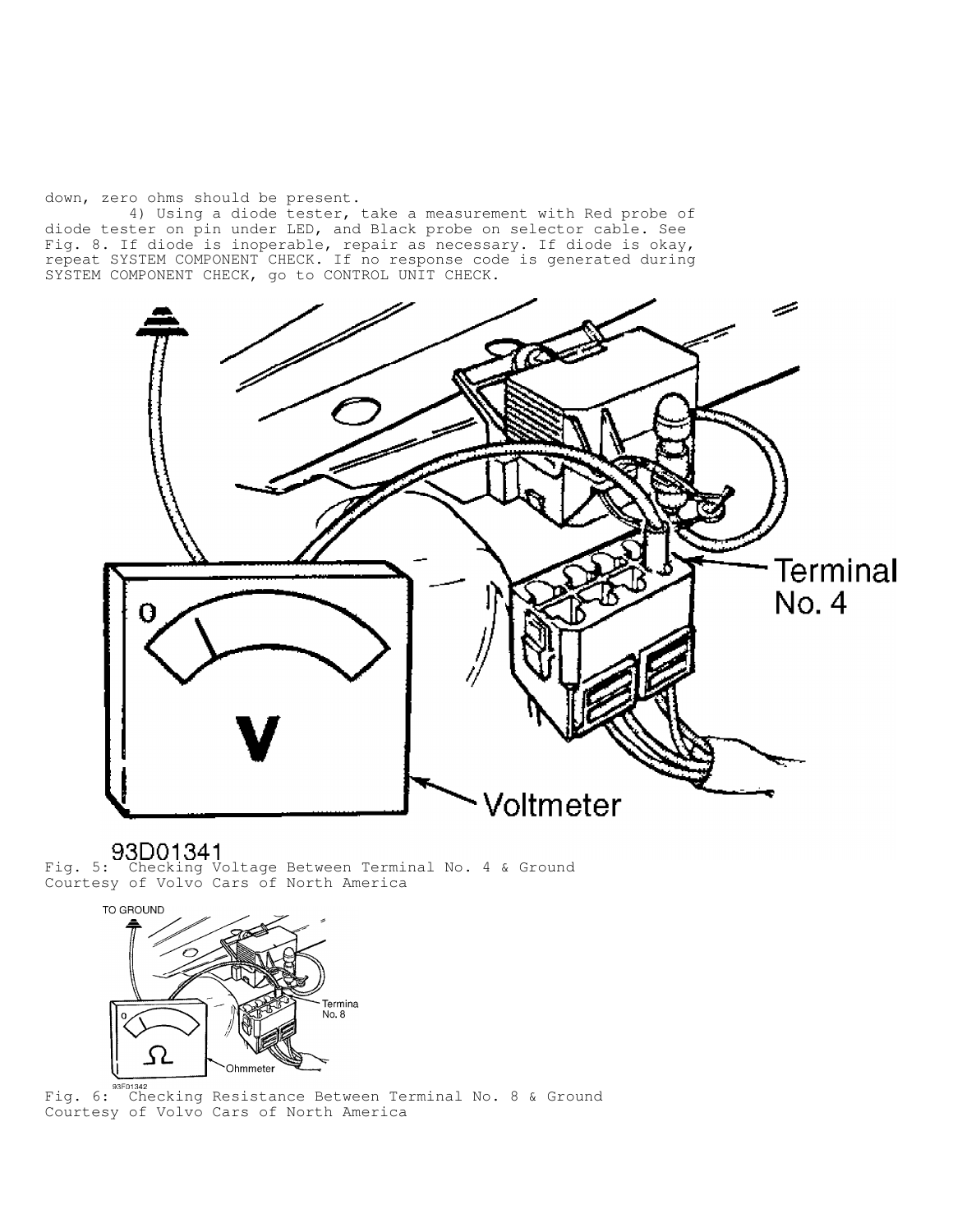

Fig. 7: Checking Resistance Between Selector Cable & Pin Courtesy of Volvo Cars of North America



Fig. 8: Checking Diode Between Selector Cable & Pin Courtesy of Volvo Cars of North America

> Control Unit Check 1) Turn ignition on. Slide selector switch to ON position.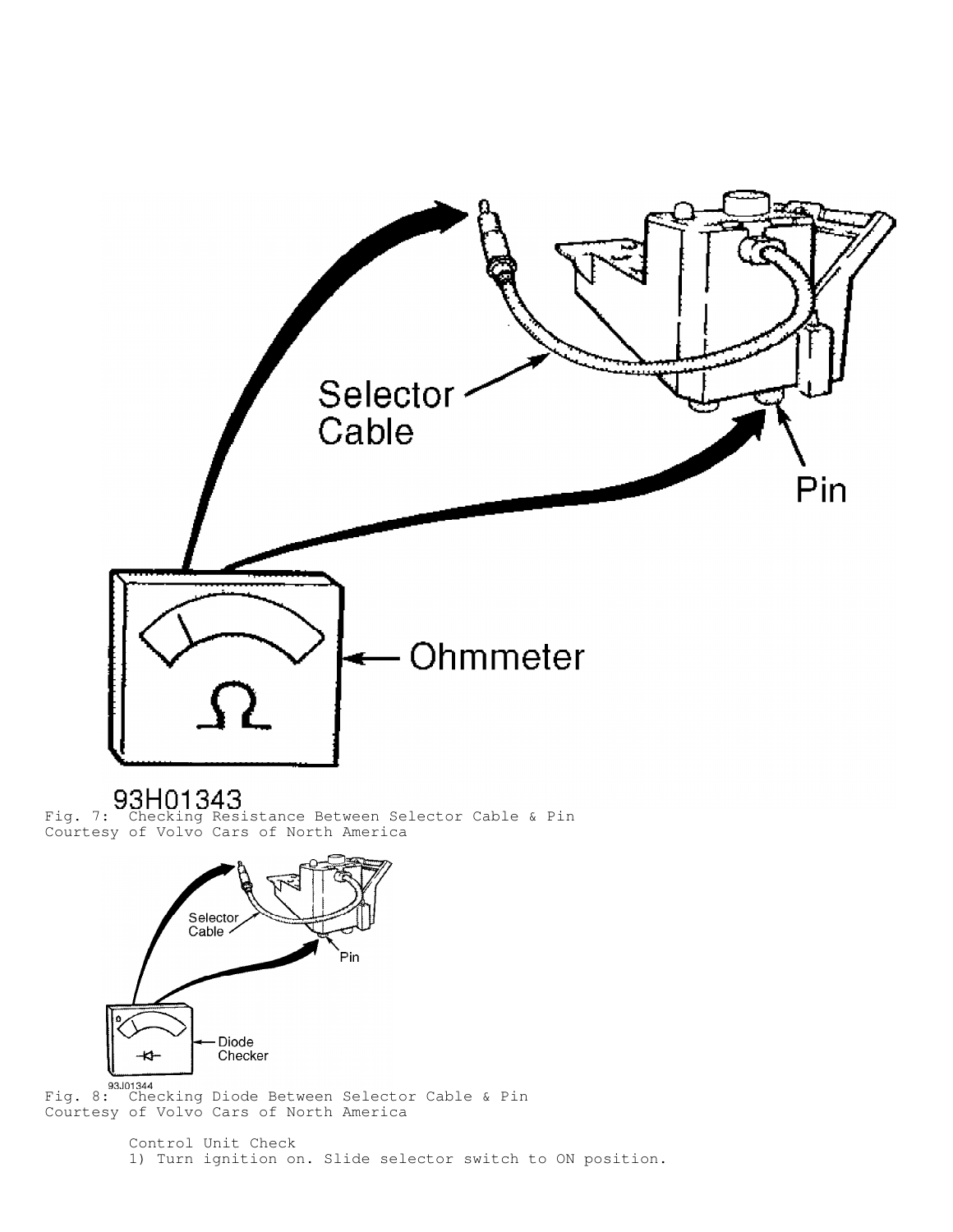Leave control unit connector connected. Using a voltmeter, measure voltage between control unit connector terminal No. 3 and ground point located at left or right "A" pillar. See Fig. 4. Battery voltage should be present.

 2) Using a voltmeter, measure voltage between control unit connector terminals No. 10 and 11. Battery voltage should be present.

 3) Turn ignition off. Disconnect control unit connector. Slide cruise control selector switch to ON position. Using an ohmmeter, measure resistance between control unit connector terminal No. 11 and fuse terminal No. 2 (located in fuse panel). Fuse panel is located on left side of instrument panel. Ohmmeter should indicate about zero ohms.

 4) Using an ohmmeter, measure resistance between terminal No. 2 at fuse and control unit connector terminal No. 3. Ohmmeter should indicate about zero ohms.

 5) Using an ohmmeter, measure resistance between control unit connector terminal No. 10 and ground at steering column. Ohmmeter should indicate approximately zero ohms. If all tests check okay, install a new control unit and retest. If all tests do not check okay, check wiring and connectors for open or short circuits.

### SERVO SYSTEM TEST

NOTE: Test is performed by operating vacuum pump and regulator with Jumper Wire Set (9 813 181) attached to control unit connector. If jumper wires are incorrectly connected, components may be damaged. Use special care when performing this test.

 Attaching Jumper Wire Set (9 813 181) To Control Unit Conn. 1) Disconnect control unit connector. Connect Red jumper wire between control unit connector terminals No. 1 and 11 (voltage feed to vacuum pump and regulator.) Connect Black wire to control unit connector terminal No. 10 (ground). See Fig. 9.

 2) Connect Orange wire to control unit connector terminal No. 12 (regulator ground connection). Connect Yellow/Green wire to control unit terminal No. 9 (vacuum pump ground connection).



Fig. 9: Attaching Jumper Wire Set (9 813 181) To Control Unit Courtesy of Volvo Cars of North America

Voltage Feed Check 1) Disconnect control unit connector. Attach Jumper Wire Set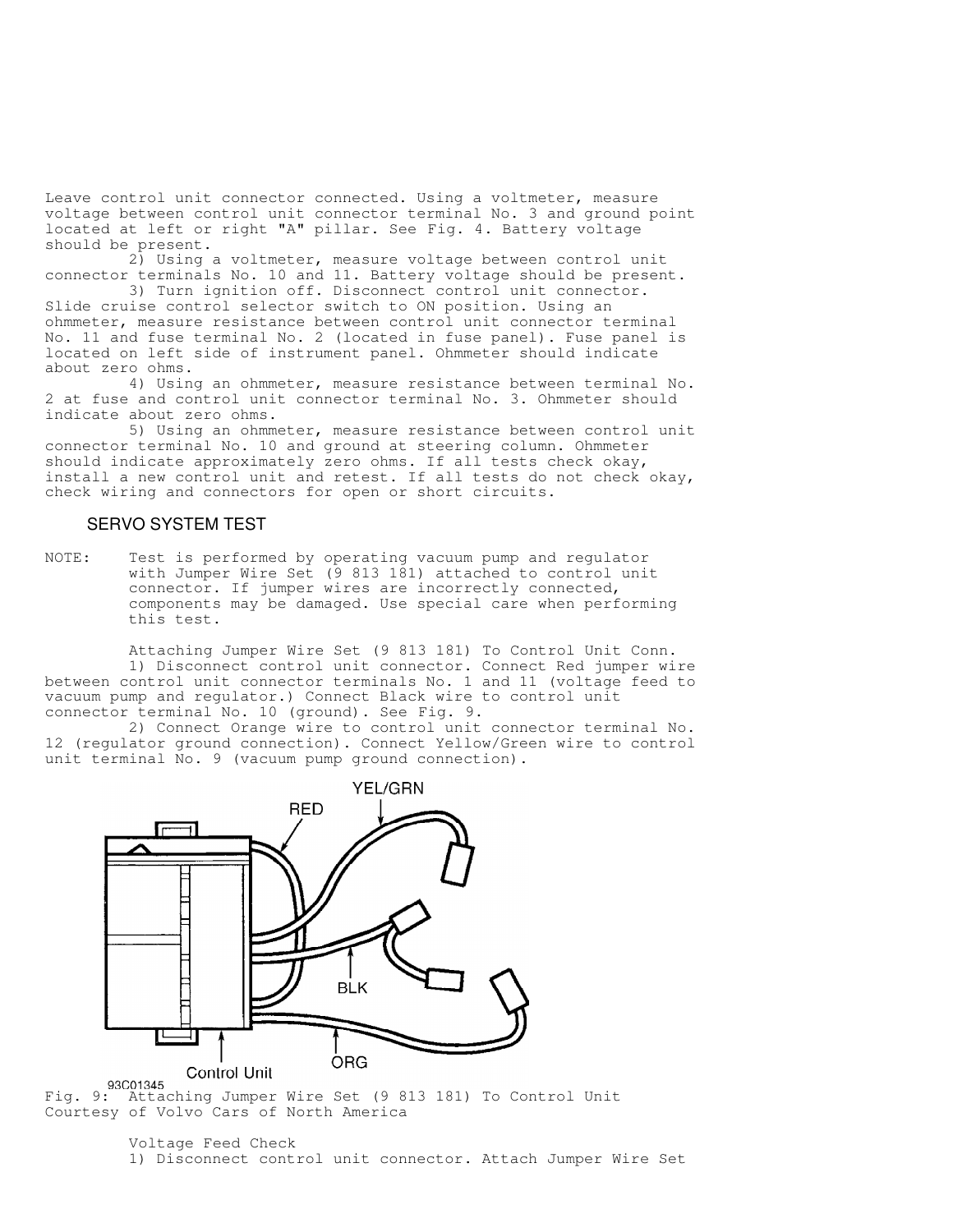(9 813 181) to control unit connector. Turn ignition on. Using a voltmeter, measure voltage between Black wire and Red wire. If battery voltage is present, go to next step. If battery voltage is not present, check fuses and wiring.

 2) Connect Orange wire to Black wire. If regulator clicks, go to next step. If regulator does not click, check wiring to regulator.

 3) Connect Yellow/Green wire to Black wire. If vacuum pump starts and vacuum servo pulls throttle to full-open position, go to next step. If not, check wiring and vacuum hoses to vacuum pump and vacuum servo.

 4) Disconnect Yellow/Green wire to stop vacuum pump. Depress brake pedal. If brake valve aerates system and vacuum servo releases, go to next step. If not, replace brake valve.

 5) Connect Yellow/Green wire to Black wire, and operate vacuum pump. Disconnect Yellow/Green and Black wires after 30 seconds. If vacuum servo still holds throttle wire open after 30 seconds, no leaks are present in vacuum system.

 6) Disconnect Orange wire. Regulator should click and vacuum servo should release throttle. If all components operate to specification, vacuum system is okay. If all components do not operate to specification, check vacuum hoses and connections in vacuum system and repair as necessary. Road test vehicle. If a fault is present while driving, system will set a code. Go to SELF-DIAGNOSTICS. Note that all fault codes are erased once engine is turned off.

### **SELF-DIAGNOSTICS**

### TEST FUNCTION NO. 1

 Codes stored in Test Function No. 1 should be read after a road test because cruise control self diagnostics does not store codes, but rather erases them when ignition is turned off. Road test must exceed 22 MPH, otherwise Code 1-2-2 will always be given to indicate speed has not reached minimum speed.

NOTE: If engine is turned off after road test, Code 1-2-2 will be stored. Road test must be repeated.

Beginning Test Function No. 1

Press diagnostic button once for about one second. Read and note code. Check if more than one code is stored by pressing diagnostic button once more for about one second. Read and note all codes until first code is repeated. See SELF-DIAGNOSTIC CODES table.

SELF-DIAGNOSTIC CODES TABLE

| Code | Fault                                                                                                                                                                        |
|------|------------------------------------------------------------------------------------------------------------------------------------------------------------------------------|
|      | 1-1-2  Abnormal Speed Signal<br>1-2-2  Speed Below Minimum/No Signal<br>2-1-1  Voltage Speed/Control Unit Malfunction<br>2-1-2  Vacuum Pump or Regulator Circuit Malfunction |

Code 1-1-2 & Code 1-2-2

 1) Code 1-1-2 is stored if a safety feature has been tripped, or an abnormal speed signal. The code is stored only if control unit has had a normal signal at some time during road test and not for stationary interruptions. Code 1-2-2 is stored when ignition is turned on. It remains until vehicle speed has been greater than 22 MPH for at least 15 seconds. If code remains after a road test at speeds greater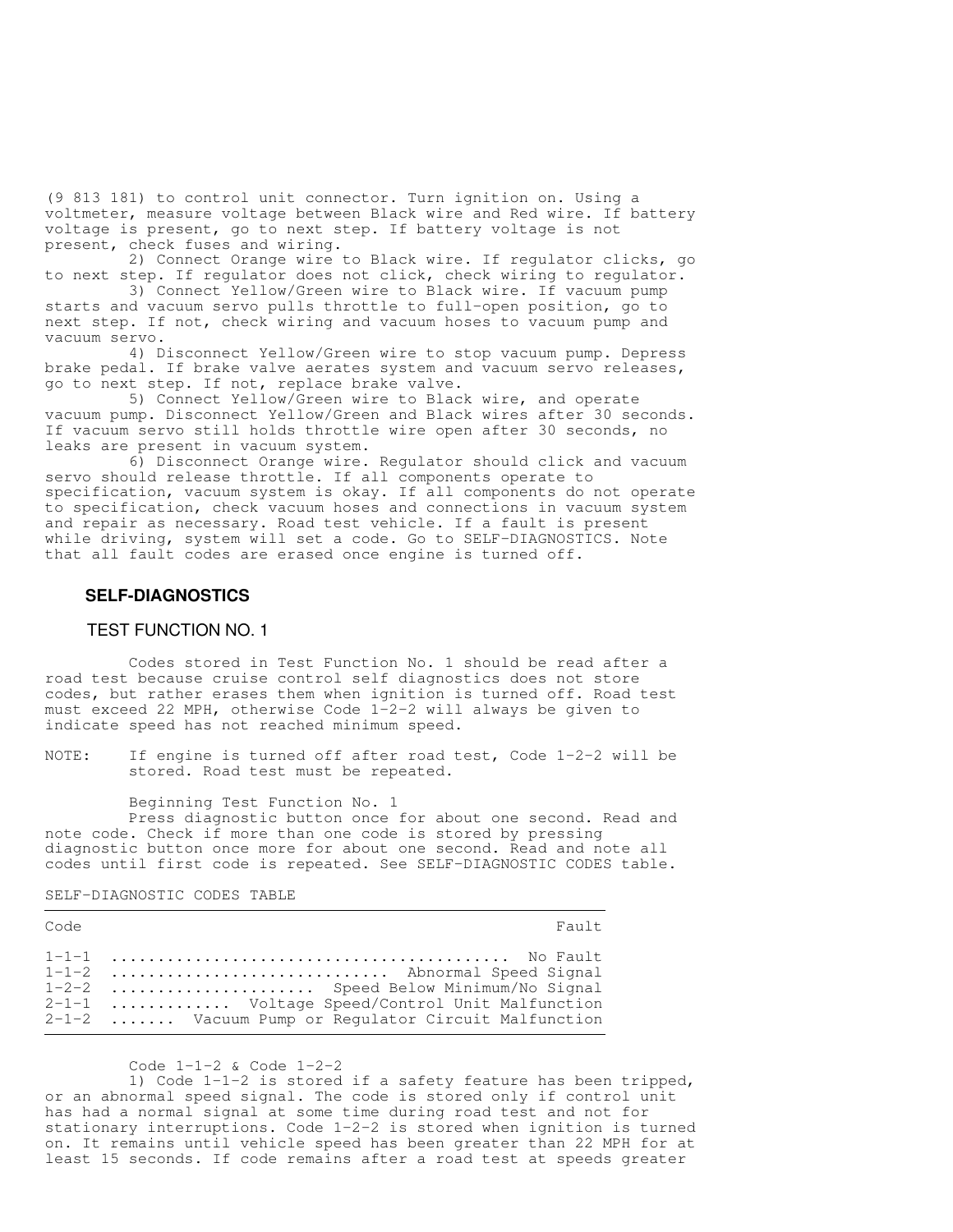than 22 MPH, control unit is not getting a speed signal.

 2) Turn ignition on. Slide cruise control selector switch to ON position. Leave control unit connector connected and measure voltage between terminals No. 10 and 11. See Fig. 4. Voltmeter should indicate battery voltage.

 3) Turn ignition off. Slide cruise control selector switch to ON position. Disconnect control unit connector. Using an ohmmeter, measure resistance between control unit connector terminal No. 11 and fuse terminal No. 2 (located in fuse panel). Fuse panel is located on left side of instrument panel. Ohmmeter should indicate zero ohms.

 4) Leave control unit connector disconnected. Using an ohmmeter, measure resistance between control unit connector terminal No. 10 and steering column ground. Ohmmeter should indicate about zero ohms. Ensure speedometer and control unit are grounded in same location.

 5) Turn ignition on. Reconnect control unit connector. Raise and support vehicle so rear wheels are off the ground. Using a voltmeter, measure voltage between terminal No. 13 and ground. Slowly rotate one rear wheel. If voltmeter oscillates between 1.5-12 volts, system is operating correctly. Check circuit for possible static from other systems.

 6) If voltage does not oscillate, check wiring for an open or short circuit. Check wire between control unit and speedometer first. If wire is okay, check wiring between speedometer and rear axle sensor.

#### Code 2-1-1 & Code 2-1-2

 1) Code 2-1-1 is stored if voltage feed, ground or control unit is bad. If control unit does not receive correct voltage, or if ground is bad, cruise control will not function. For cruise control system to function, voltage must be a minimum of 10.5 volts.

 2) Code 2-1-2 is stored if a short circuit exists to ground or battery voltage exists in circuit to vacuum pump and regulator. Fault may also be in control unit. If a Code 2-1-2 fault code is present, test servo system before performing self diagnosis. See SERVO SYSTEM TEST under DIAGNOSIS & TESTING.

 3) Turn ignition on. Slide cruise control switch to ON position. Leave control unit connector connected. Using a voltmeter, measure voltage between control unit terminal No. 3 and ground. See Fig. 4. Battery voltage should be present. Using voltmeter, measure voltage between terminal No. 10 and 11. If battery voltage is present, go to next step. If battery voltage is not present, check wiring and grounds as necessary.

 4) Turn ignition off. Slide cruise control selector switch to ON position. Disconnect control unit connector. Using an ohmmeter, measure resistance between terminal No. 2 on fuse panel and control unit connector terminal No. 11. Fuse panel is located on left side of instrument panel. Ohmmeter should indicate zero ohms.

 5) Using an ohmmeter, measure resistance between terminal No. 2 on fuse panel and control unit connector terminal No. 3. Ohmmeter should indicate zero ohms. Use an ohmmeter and measure resistance between control unit terminal No. 10 and steering column (ground). Ohmmeter should indicate zero ohms. If all resistances are okay, test system with a new control unit. If all resistances are not okay, check wiring and connections as necessary.

### TEST FUNCTION NO. 2

 Codes stored in Test Function No. 2 show most recent reason for cruise control disengagement. This test function can be used when cruise control disengages without driver input. Code remains in memory until ignition is turned off, or until cruise control is disconnected. These codes are not necessarily fault codes, since a code is also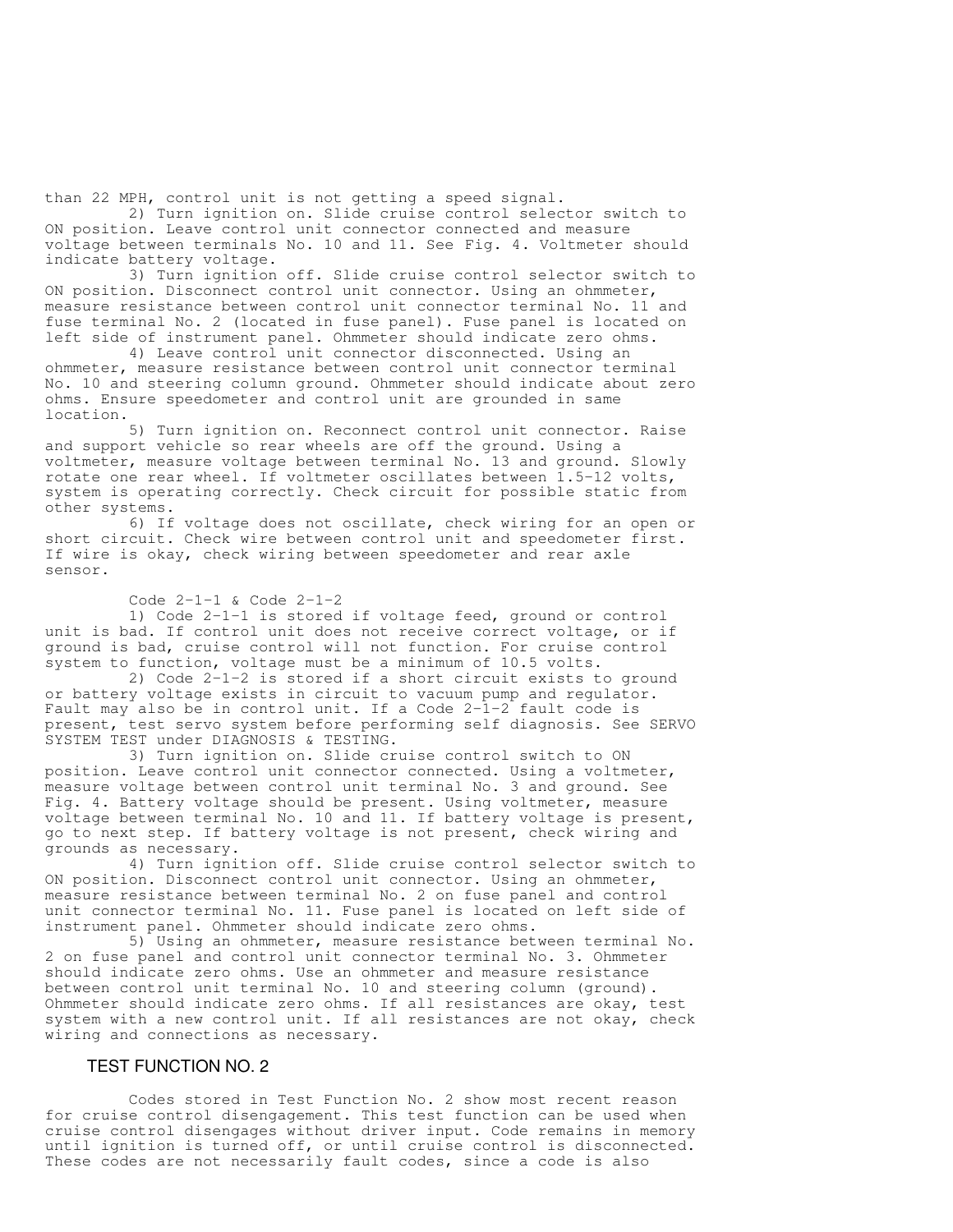stored after normal disengagement. See DISENGAGEMENT CODES table.

,我们就会不会不会。""我们,我们不会不会不会,我们不会不会不会,我们不会不会不会不会。""我们,我们不会不会不会不会。""我们,我们不会不会不会不会。""我们

DISENGAGEMENT CODES TABLE

| Code | Disengagement Cause                                                                                                                                                                                                    |
|------|------------------------------------------------------------------------------------------------------------------------------------------------------------------------------------------------------------------------|
|      | 1-1-4  Safety Disengagement<br>1-4-1  Neutral Start Switch Circuit Disengagement<br>4-1-1  Brake Selector Disengagement<br>1-2-4  Brakelight Circuit Disengagement<br>$2-1-4$ Voltage Feed Not Connected/Disengagement |

Beginning Test Function No. 2

 Press diagnostic button 5 times, holding button down approximately one second each time. When LED lights up, enter  $1-1-1$ (one press each time LED lights). Hold button down about one second each time. Read response code.

 Code 1-1-4 (Safety Disengagement) Code 1-1-4 is set in event of a safety disengagement. Safety disengagement does not necessarily mean something is wrong with system. Cruise control system disengages automatically during abnormal conditions such as wheel spin, climbing a steep hill, etc. If this code is set without a normal safety disengagement, check speed signal circuit. See CODE 1-1-2 & CODE 1-2-2 under TEST FUNCTION NO. 1 under SELF DIAGNOSTICS.

 Code 1-4-1 (Neutral Start Switch Circuit Disengagement) Code 1-4-1 is set if cruise control is disengaged when transmission shift lever is set in "P" or "N" position. If this code is set without shift lever in one of these positions, control unit terminal No. 2 was grounded at moment of disengagement. See NEUTRAL START SWITCH CHECK (RESPONSE CODE 2-2-3) under COMPONENT TEST MODE under DIAGNOSIS & TESTING.

 Code 4-1-1 (Brake Selector Disengagement) Code 4-1-1 is set if cruise control is disengaged by sliding selector to OFF position or depressing brake pedal. Otherwise, control unit terminal No. 3 did not have battery voltage at moment of disengagement. This may be caused by play in selector, loose wires and connectors or incorrectly adjusted brake valve. See BRAKE VALVE CHECK (RESPONSE CODE 1-1-3) under COMPONENT TEST MODE under DIAGNOSIS & TESTING.

 Code 1-2-4 (Brakelight Circuit Disengagement) Code 1-2-4 is set if cruise control is disengaged by depressing brake pedal and closing brakelight switch. Otherwise, control unit terminal No. 7 was not connected to ground through brakelight bulbs at moment of disengagement. Check for loose wires or connectors and an incorrectly adjusted brakelight switch. See BRAKELIGHT CHECK (RESPONSE CODE 1-3-2) under COMPONENT TEST MODE under DIAGNOSIS & TESTING.

 Code 2-1-4 (Voltage Feed Not Connected/Disengagement) 1) Code 2-1-4 is set when ignition is turned on and remains stored until cruise control is engaged using SET one time and disengaged once. Reason for disengagement is then stored instead of Code  $2-\overline{1}-4$ .

 2) If Code 2-1-4 is set after disengagement during a test drive, without engine having been turned off, voltage to control unit has fallen below minimum level. See CONTROL UNIT CHECK under COMPONENT TEST MODE under DIAGNOSIS & TESTING.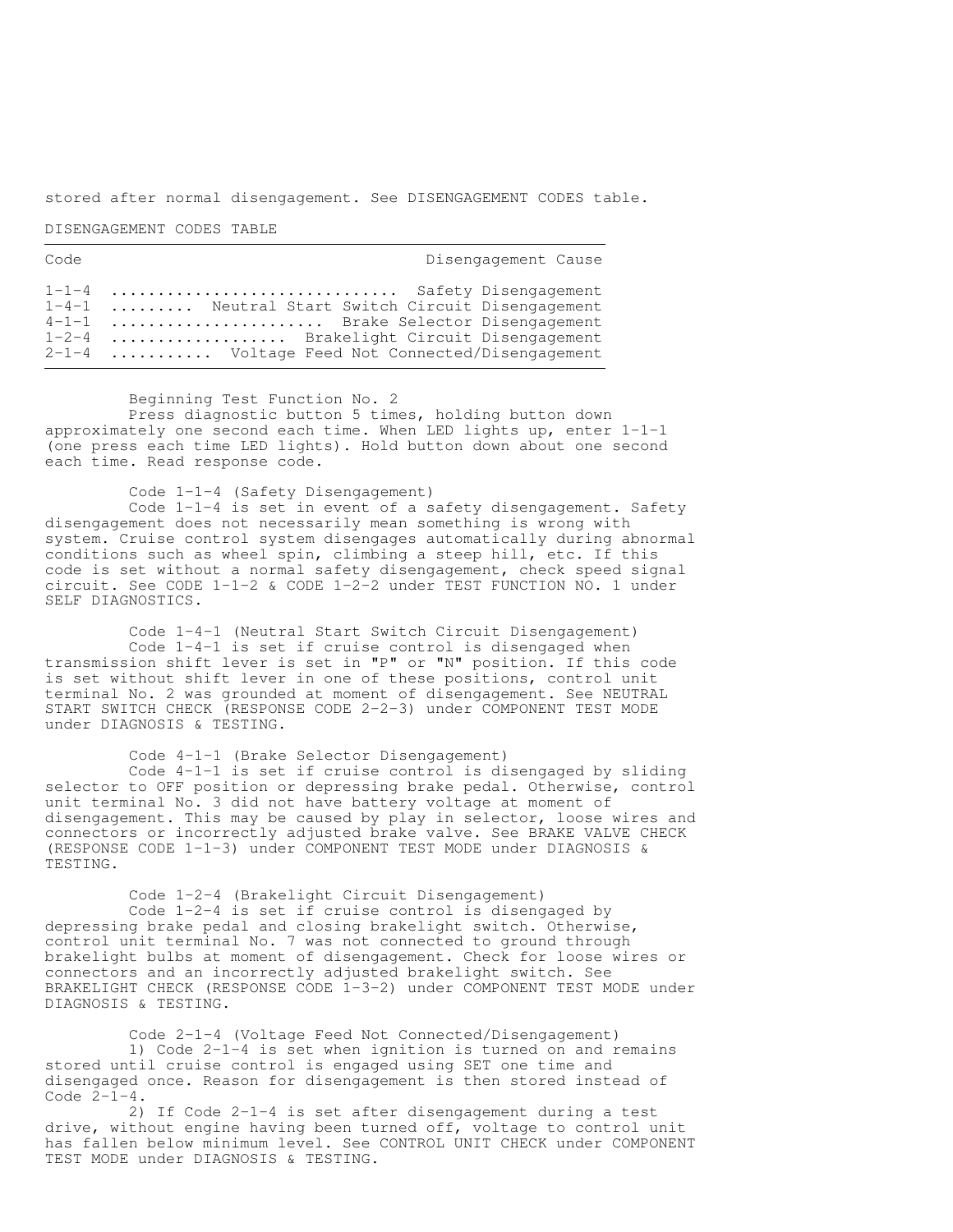# **REMOVAL & INSTALLATION**

# BRAKE VALVE

Removal & Installation

 Brake valve is located at brake pedal. Remove clip, vacuum hoses and connectors from valve. Use care not to damage rubber seals. To install, reverse removal procedure. Adjust valve. See BRAKE VALVE under ADJUSTMENTS.

# CRUISE CONTROL SWITCH

Removal & Installation

 Turn ignition off. Remove upper and lower steering column covers. Pull off selector connector and remove 2 screws holding selector in place. To install, reverse removal procedure.

# BRAKELIGHT SWITCH

Removal & Installation

 Remove brakelight fuse. Remove brakelight switch connector. Remove brakelight switch. To install, reverse removal procedure.

### VACUUM SERVO

Removal & Installation

 Remove vacuum hose and throttle cable at vacuum servo. Use care not to damage rubber seals. Unscrew vacuum servo from retaining bracket. To install, reverse removal procedure. Ensure throttle cable is taut at idle. Cable must not affect position of throttle.

# VACUUM PUMP & REGULATOR

Removal & Installation

 Remove vacuum hoses and vacuum pump connector. Using a Torx screwdriver, unscrew vacuum pump from left wheel housing. To install, reverse removal procedure.

# **WIRING DIAGRAM**